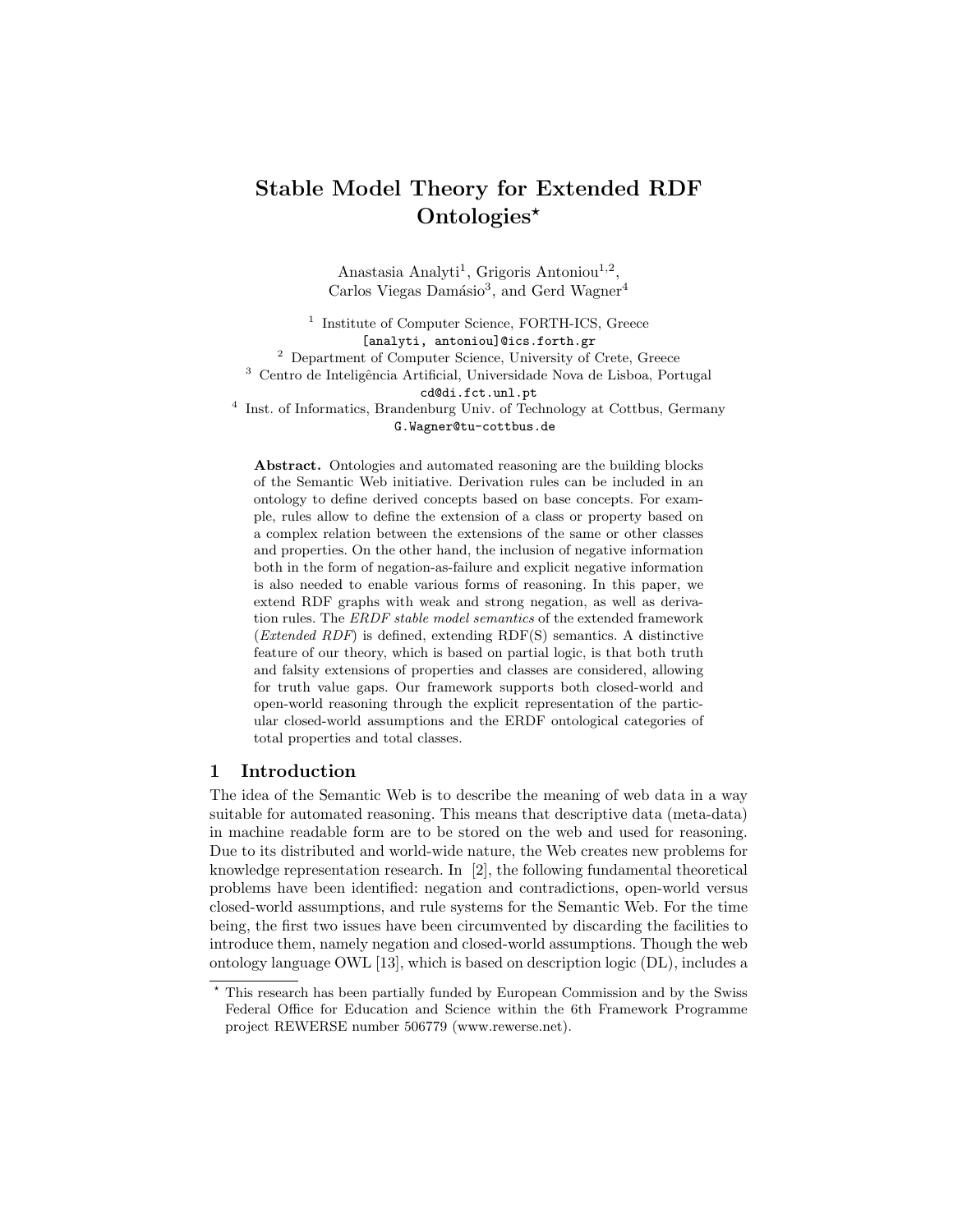form of classical negation through class complements, this form is limited. This is because, to achieve decidability, classes are formed based on specific class constructors and negation on properties is not considered. Rules constitute the next layer over the ontology languages of the Semantic Web and, in contrast to DL, allow arbitrary interaction of variables in the body of the rules. The widely recognized need of having rules in the Semantic Web [10, 14] has restarted the discussion of the fundamentals of closed-world reasoning and the appropriate mechanisms to implement it in rule systems, such as the computational concept of negation-as-failure.

The RDF(S) recommendation [6] provides the basic constructs for defining web ontologies and a solid ground to discuss the above issues. RDF(S) is a special predicate logical language that is restricted to existentially quantified conjunctions of atomic formulas, involving binary predicates only. Thus, RDF(S) does not support negation and rules. In [18], it was argued that a database, as a knowledge representation system, needs two kinds of negation, namely weak negation  $\sim$  (expressing negation-as-failure or not-truth) and strong negation  $\neg$ (expressing explicit negative information or falsity) to be able to deal with partial information. In [19], this point was made for the Semantic Web as a framework for knowledge representation in general. In the present paper we make the same point for the Semantic Web language RDF and show how it can be extended to accommodate the two negations of partial logic [7], as well as derivation rules. We call the extended language *Extended RDF* and denote it by *ERDF*. The model-theoretic semantics of ERDF, called ERDF stable model semantics, is developed based on partial logic [7].

In partial logic, relating strong and weak negation at the interpretation level allows to distinguish four categories of properties and classes. Partial properties are properties  $p$  that may have truth-value gaps and truth-value clashes, that is  $p(x, y)$  is possibly neither true nor false, or both true and false. Total properties are properties p that satisfy *totalness*, that is  $p(x, y)$  is true or false (but possibly both). Coherent properties are properties  $p$  that satisfy coherence, that is  $p(x, y)$  cannot be both true and false. Classical properties are total and coherent properties. For classical properties p, the *classical logic law* applies:  $p(x, y)$  is either true or false. Partial, total, coherent, and classical classes  $c$  are defined similarly, by replacing  $p(x, y)$  by  $\textit{rdf:type}(x, c)$ .

Partial logic allows also to distinguish between properties (similarly, classes) that are completely represented in a knowledge base and those that are not. The classification if a property is completely represented or not is up to the owner of the knowledge base: the owner must know for which properties there is complete information and for which there is not. Clearly, in the case of a completely represented (closed) predicate p, negation-as-failure implies falsity, and the underlying completeness assumption is also called Closed-World Assumption  $(CWA)$ . A CWA for p is represented in our framework through the inclusion of the derivation rule  $\neg p(?x, ?y) \leftarrow \sim p(?x, ?y)$  (for a closed class c, the corresponding CWA is  $\neg rdf: type(?x, c) \leftarrow \neg rdf: type(?x, c)$ ). In the case of an incompletely represented  $(open)$  predicate  $p$ , negation-as-failure is not applicable and explicit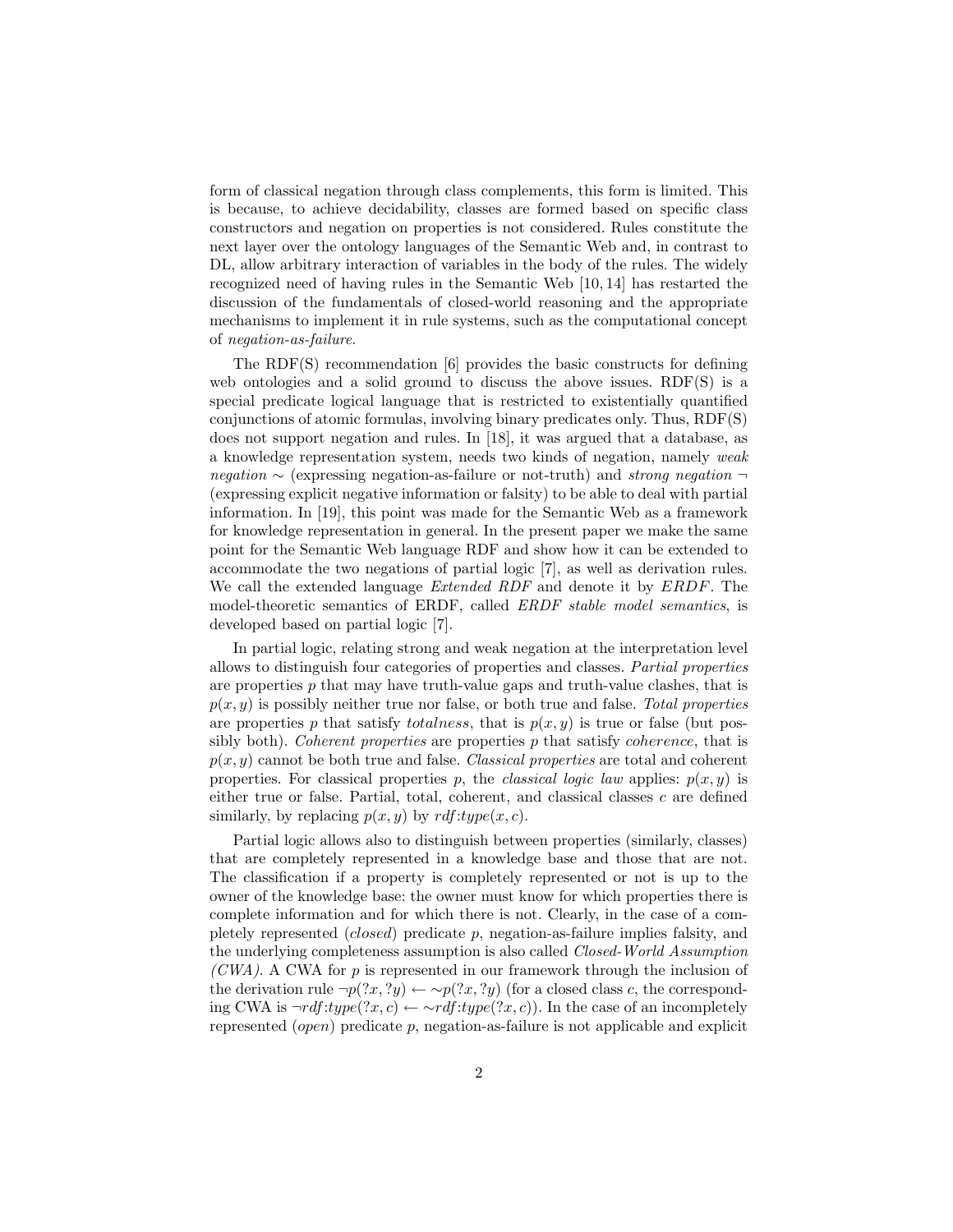negative information has to be supplied along with ordinary (positive) information. In particular, the inclusion of the derivation rule  $\neg p(2x, 2y) \leftarrow \sim p(2x, 2y)$ will not affect the semantics of  $p$ . Unfortunately, neither classical logic nor Prolog supports this distinction between "closed" and "open" predicates. Classical logic supports only open-world reasoning. On the contrary, Prolog supports only closed-world reasoning, as negation-as-failure is the only negation mechanism supported. For arguments in favor of the combination of closed and open world reasoning in the same framework, see [1].

Specifically, in this paper:

- 1. We extend RDF graphs to ERDF graphs with the inclusion of strong negation, and then to ERDF ontologies (or ERDF knowledge bases) with the inclusion of general derivation rules. ERDF graphs allow to express existential positive and negative information, whereas general derivation rules allow inferences based on formulas built using the connectives  $\sim$ ,  $\neg$ ,  $\triangleright$ ,  $\wedge$ ,  $\vee$  and the quantifiers ∀, ∃.
- 2. We extend the vocabulary of RDF(S) with the terms  $erdf:TotalProperty$ and erdf: TotalClass, representing metaclasses of total properties and total classes, on which the open-world assumption applies.
- 3. We extend RDFS interpretations to ERDF interpretations including both truth and falsity extensions for properties and classes. Then, we define coherent ERDF interpretations by imposing coherence on all properties. In the developed model-theoretic semantics of ERDF, we consider only coherent ERDF interpretations. Thus, total properties and classes become synonymous to classical properties and classes.
- 4. We extend RDF graphs to ERDF formulas that are built from positive triples using the connectives  $\sim$ ,  $\neg$ ,  $\triangleright$ ,  $\wedge$ ,  $\vee$  and the quantifiers  $\forall$ ,  $\exists$ . Then, we define ERDF entailment between two ERDF formulas, extending RDFS entailment between RDF graphs.
- 5. We define the ERDF models, Herbrand interpretations, minimal Herbrand models, and stable models of ERDF ontologies. We show that stable model entailment on ERDF ontologies extends RDFS entailment on RDF graphs.
- 6. We show that if all properties are total, classical (boolean) Herbrand model reasoning and stable model reasoning coincide. In this case, we make an open-world assumption for all properties and classes.

The rest of the paper is organized as follows: In Section 2, we extend RDF graphs to ERDF graphs and ERDF formulas. Section 3 defines ERDF interpretations and ERDF entailment. We show that ERDF entailment extends RDFS entailment. In Section 4, we define ERDF ontologies and the Herbrand models of an ERDF ontology. In Section 5, we define the stable models of an ERDF ontology and show that stable model entailment extends RDFS entailment. Section 6 reviews related work and Section 7 concludes the paper.

#### 2 Extending RDF graphs with negative information

In this section, we extend RDF graphs to ERDF graphs, by adding strong negation. Moreover, we extend RDF graphs to ERDF formulas, which are built from positive ERDF triples, the connectives  $\sim$ ,  $\neg$ ,  $\wedge$ ,  $\vee$ , and the quantifiers  $\forall$ ,  $\exists$ .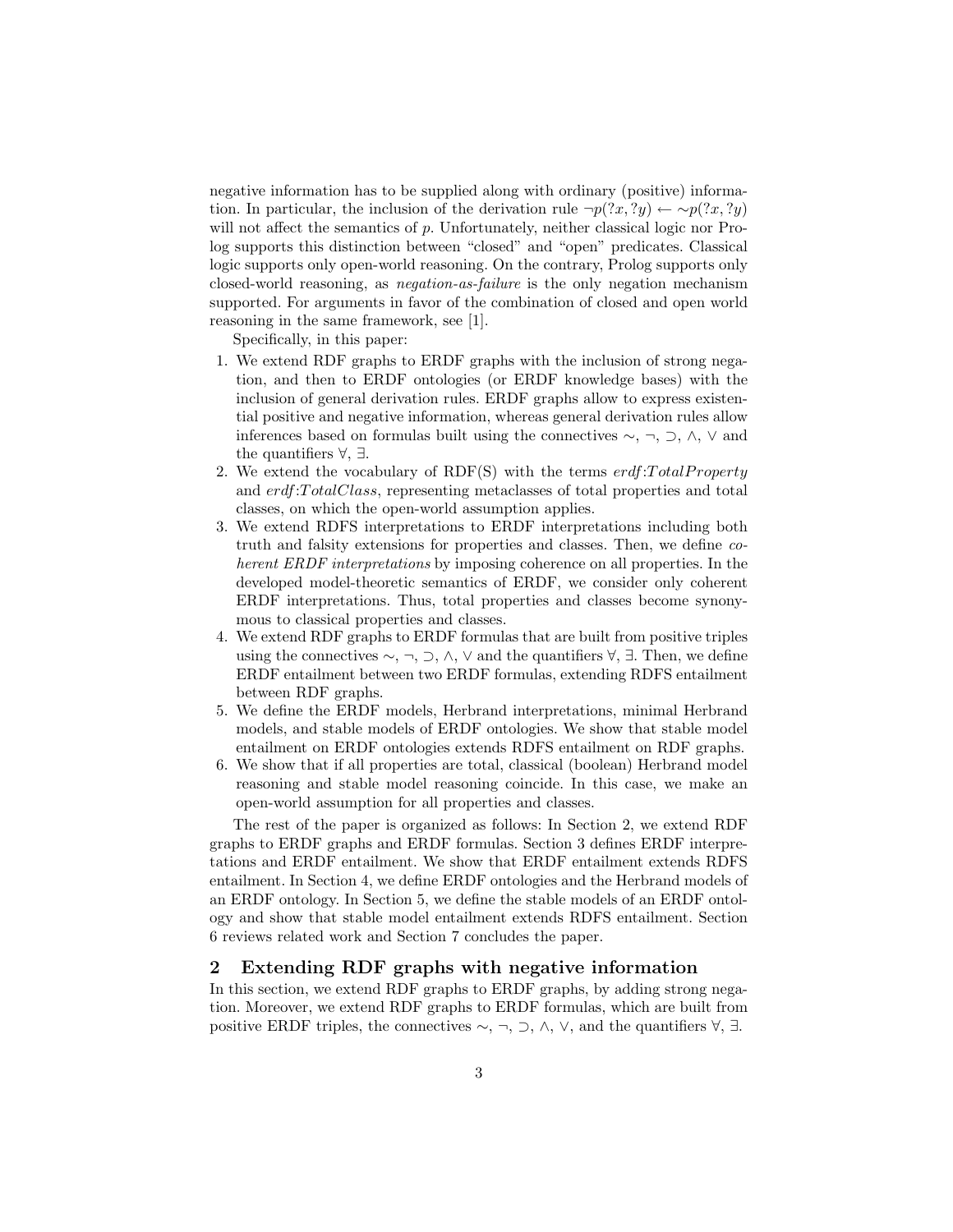According to RDF concepts [12, 6], URI references are used for naming web resources. A URI reference consists of two parts: a namespace URI ns and a local name ln, and is denoted by  $ns:ln$ . A plain literal is a string "s", where s is a sequence of Unicode characters, or a pair of a string " $s$ " and a language tag  $t$ , denoted by "s"@t. A typed literal is a pair of a string "s" and a datatype URI reference d, denoted by "s"  $\hat{d}$ . A (Web) vocabulary V is a set of URI references and/or literals (plain or typed). We denote the set of all URI references by URI, the set of all plain literals by  $\mathcal{PL}$ , the set of all typed literals by  $\mathcal{TL}$ , and the set of all literals by  $\mathcal{LIT}$ .

In our formalization, we consider a set Var of variable symbols, such that the sets Var, URI,  $\mathcal{LIT}$  are pairwise disjoint. In the main text, variable symbols are explicitly indicated, while in our examples, variable symbols are prefixed by ?.

Below we extend the notion of RDF triple to allow for both positive and negative information.

**Definition 1 (ERDF triple).** Let  $V$  be a vocabulary. A *positive ERDF triple* over V (also called *ERDF sentence atom*) is an expression of the form  $p(s, o)$ , where  $s, o \in V \cup Var$  are called *subject* and *object*, respectively, and  $p \in V \cap URI$ is called predicate or property.

A negative ERDF triple over V is the strong negation  $\neg p(s, o)$  of a positive ERDF triple  $p(s, o)$  over V.

An *ERDF* triple over V (also called *ERDF sentence literal*) is a positive or negative ERDF triple over  $V \square$ 

For example,  $ex:likes(ex:Gerd, ex:Riesling)$  is a positive ERDF triple, and  $\neg ex:likes(ex: Carlos, ex:Riesling)$  is a negative ERDF triple. Note that an RDF triple is a positive ERDF triple with the constraint that the subject of the triple is not a literal. For example,  $ex:nameOf("Grigoris", ex:Grigoris)$  is a valid ERDF triple but not a valid RDF triple. Our choice of allowing literals appearing in the subject position is based on our intuition that this case can naturally appear in knowledge representation (as in the previous example). Moreover, note that a variable in the object position of an ERDF triple in the body of a rule, can appear in the subject position of the ERDF triple in the head of the rule. Since variables can be instantiated by a literal, a literal can naturally appear in the subject position of the derived ERDF triple.

**Definition 2 (ERDF formula).** Let  $V$  be a vocabulary. We consider the logical factors  $\{\sim, \neg, \wedge, \vee, \supset, \exists, \forall\}$ , where  $\neg, \sim$ , and  $\supset$  are called *strong negation*, weak negation, and material implication respectively. We denote by  $L(V)$  the smallest set that contains the positive ERDF triples over  $V$  and is closed with respect to the following conditions: if  $F, G \in L(V)$  then  $\{\sim F, \neg F, F \wedge G, F \vee G,$  $F \supset G$ ,  $\exists x F$ ,  $\forall x F$ }  $\subseteq L(V)$ , where  $x \in Var$ . An *ERDF formula* over V is an element of  $L(V)$ . We denote the set of variables appearing in F by  $Var(F)$ , and the set of free variables<sup>5</sup> appearing in F by  $FVar(F)$ .  $\Box$ 

<sup>5</sup> Without loss of generality, we assume that a variable cannot have both free and bound occurrences in F, and more than one bound occurrence.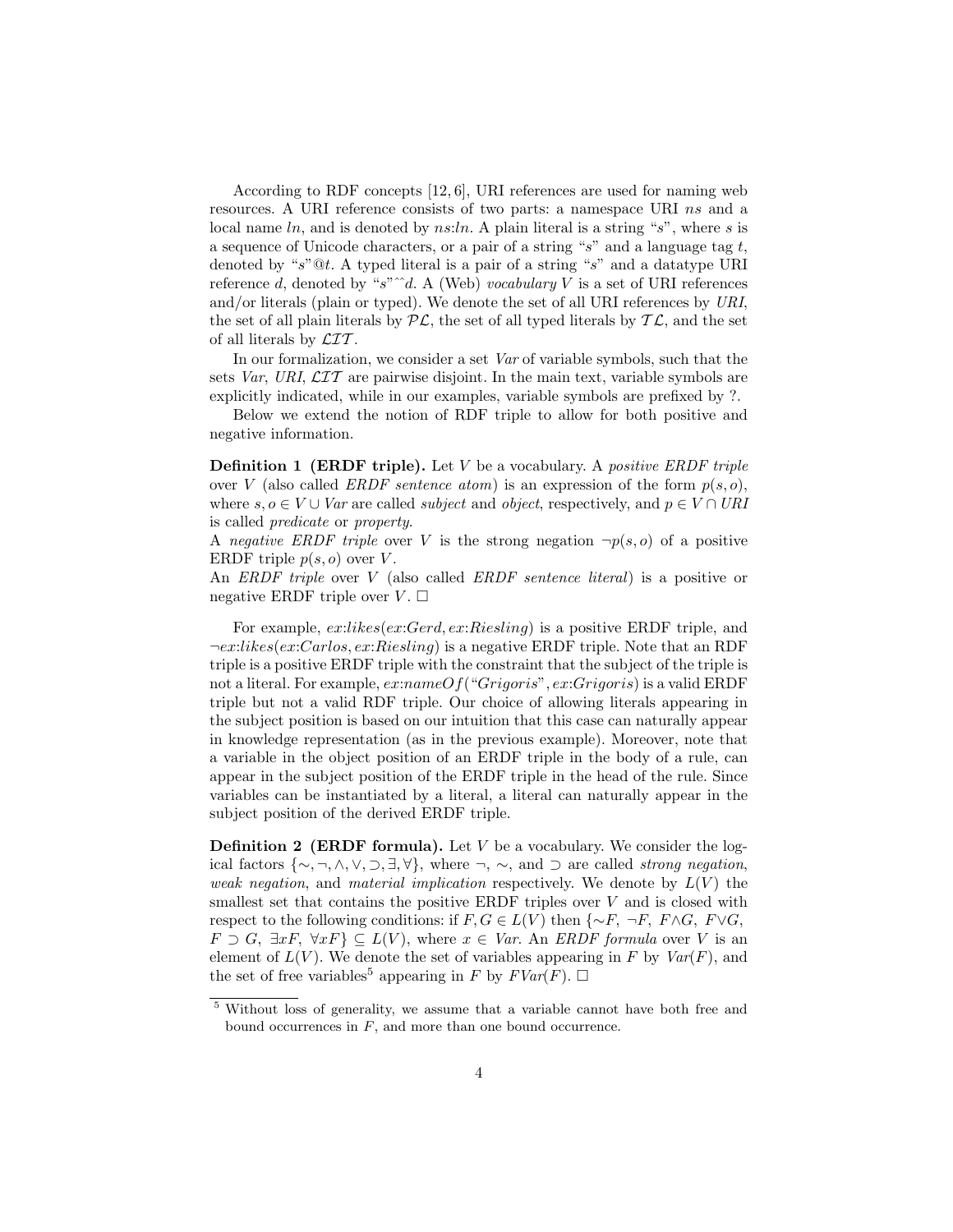For example, let  $F = \forall?x \exists?y (rdf:type(?x, ex:Person) \supset ex:hasFather(?x,?y))$  $\wedge$  rdf:type(?z, ex:Person). Then, F is an ERDF formula over the vocabulary  $V = \{rdf: type, ex: Person, ex: hasFather\}$  with  $Var(F) = \{?x, ?y, ?z\}$  and  $FVar(F) = \{?z\}.$ 

We will denote the sublanguages of  $L(V)$  formed by means of a subset S of the logical factors, by  $L(V|S)$ . For example,  $L(V|\{\neg\})$  denotes the set of (positive and negative) ERDF triples over V .

Definition 3 (ERDF graph). An ERDF graph G is a set of ERDF triples over some vocabulary V. We denote the variables appearing in G by  $Var(G)$ , and the set of URI references and literals appearing in G by  $V_G$ .  $\Box$ 

Intuitively, an ERDF graph  $G$  represents an existentially quantified conjunction of ERDF triples. Specifically, let  $G = \{tr_1, ..., tr_n\}$  be an ERDF graph, and let  $Var(G) = \{x_1, ... x_k\}$ . Then, G represents the formula  $\exists x_1, ... x_k$  tr<sub>1</sub>∧...∧tr<sub>n</sub>. Following the RDF terminology [12], the variables of an ERDF graph are called blank nodes, and intuitively denote anonymous web resources.

Note that as an RDF graph is a set of RDF triples [12, 6], an RDF graph is also an ERDF graph.

#### 3 ERDF Interpretations

In this section, we extend RDF(S) semantics by allowing for partial properties and classes. In particular, we define ERDF interpretations and satisfaction of an ERDF formula. For simplicity, we disregard RDF(S) containers, collections, and reification, as no special semantic conditions are imposed on these, and thus can be included by a straightforward extension.

Below we define a partial interpretation as an extension of a simple interpretation [6], where each property is associated not only with a truth extension but also with a falsity extension allowing for partial properties.

Definition 4 (Partial interpretation). A partial interpretation I of a vocabulary  $V$  consists of:

- A non-empty set of resources  $Res_I$ , called the *domain* or universe of I.
- A set of properties  $Prop<sub>I</sub>$ .
- A vocabulary interpretation mapping  $I_V : V \cap URI \rightarrow Res_I \cup Prop_I$ .
- A property-truth extension mapping  $PT_I : Prop_I \rightarrow \mathcal{P}(Res_I \times Res_I).$
- A property-falsity extension mapping  $PF_I: Prop_I \rightarrow \mathcal{P}(Res_I \times Res_I)$ .
- A mapping  $IL_I: V \cap T\mathcal{L} \rightarrow Res_I$ .
- A set of literal values  $LV_I \subseteq Res_I$ , which contains  $V \cap \mathcal{PL}$ .

We define the mapping:  $I: V \to Res_I \cup Prop_I$  such that:

- $-I(x) = I_V(x), \ \forall x \in V \cap URI.$
- $-I(x) = x, \forall x \in V \cap \mathcal{PL}.$
- $-I(x) = IL_I(x), \forall x \in V \cap TL$ .

Definition 5 (Satisfaction of an ERDF formula w.r.t. a partial inter**pretation and a valuation).** Let  $F, G$  be  $ERDF$  formulas and let I be a partial interpretation of a vocabulary V. Let v be a mapping  $v : Var(F) \rightarrow Res_I$ (called *valuation*). If  $x \in Var(F)$ , we define  $[I+v](x) = v(x)$ . If  $x \in V$ , we define  $[I + v](x) = I(x).$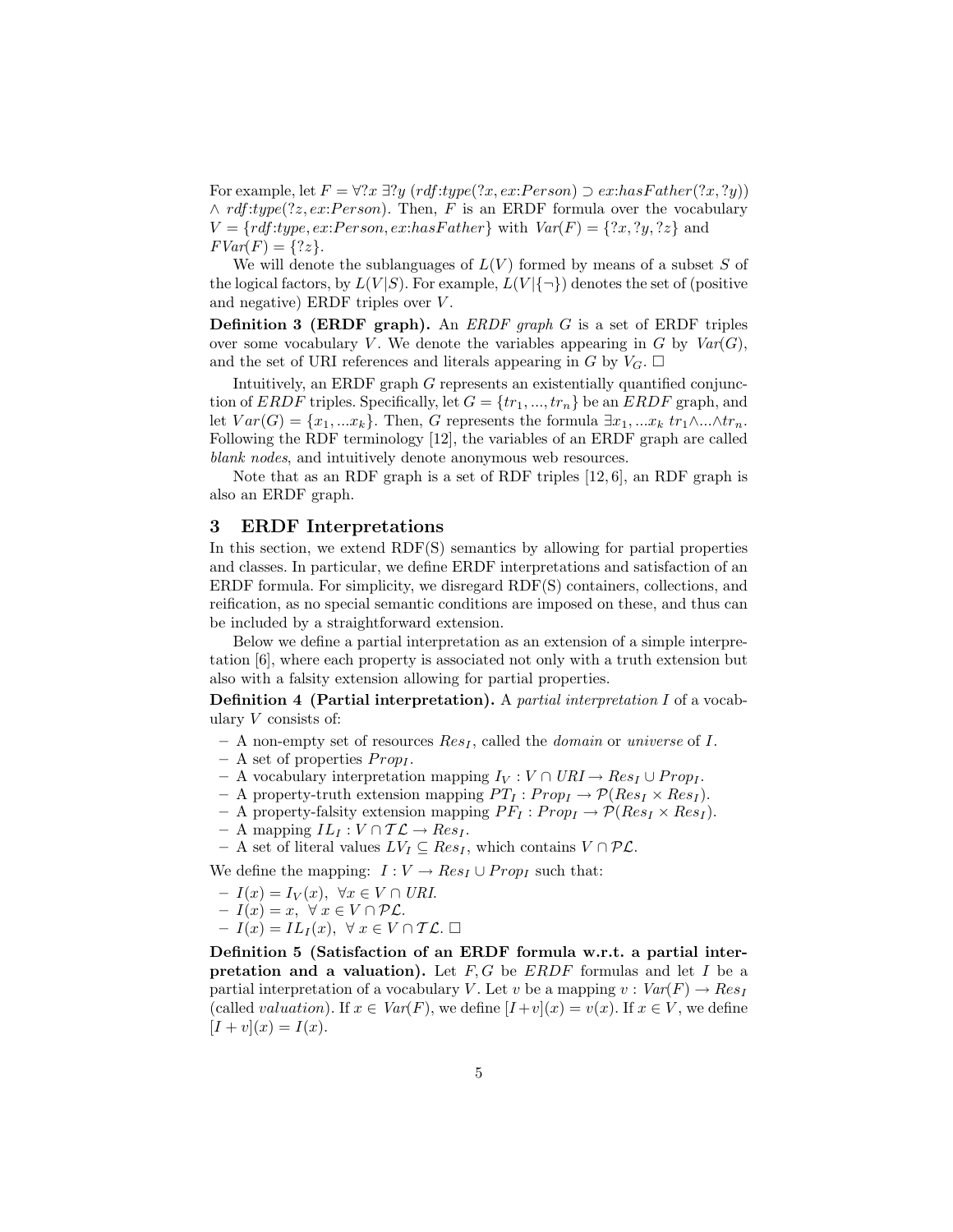- If  $F = p(s, o)$  then  $I, v \models F$  iff  $p \in V \cap URI$ ,  $s, o \in V \cup Var$ ,  $I(p) \in Prop<sub>I</sub>$ , and  $\langle [I + v](s), [I + v](o) \rangle \in PT_I(I(p)).$
- If  $F = \neg p(s, o)$  then  $I, v \models F$  iff  $p \in V \cap URI$ ,  $s, o \in V \cup Var$ ,  $I(p) \in Prop<sub>I</sub>$ , and  $\langle [I + v](s), [I + v](o) \rangle \in PF_I(I(p)).$
- If  $F = \neg G$  then  $I, v \models F$  iff all URIs and literals appearing in G belong to V, and  $I, v \not\models G$ .
- If  $F = F_1 \wedge F_2$  then  $I, v \models F$  iff  $I, v \models F_1$  and  $I, v \models F_2$ .
- If  $F = F_1 \vee F_2$  then  $I, v \models F$  iff  $I, v \models F_1$  or  $I, v \models F_2$ .
- If  $F = F_1 \supset F_2$  then  $I, v \models F$  iff  $I, v \models \sim F_1 \vee F_2$ .
- If  $F = \exists x G$  then  $I, v \models F$  iff there exists mapping  $u : Var(G) \rightarrow Res_I$  such that  $u(y) = v(y), \forall y \in Var(G) - \{x\}, \text{ and } I, u \models G.$
- If  $F = \forall x \ G$  then  $I, v \models F$  iff for all mappings  $u : Var(G) \to Res_I$  such that  $u(y) = v(y), \forall y \in Var(G) - \{x\}, \text{ it holds } I, u \models G.$
- $-$  All other cases of  $ERDF$  formulas are treated by the following DeMorgan-style rewrite rules expressing the falsification of compound ERDF formulas:  $\neg (F \wedge G) \rightarrow \neg F \vee \neg G, \neg (F \vee G) \rightarrow \neg F \wedge \neg G, \neg \neg F \rightarrow F, \neg \sim F \rightarrow F,$

 $\neg \exists x \ F \rightarrow \forall x \ \neg F$ ,  $\neg \forall x \ F \rightarrow \exists x \ \neg F$ ,  $\neg (F \supset G) \rightarrow F \land \neg G$ .

Definition 6 (Satisfaction of an ERDF formula w.r.t. a partial inter**pretation**). Let  $F$  be an  $ERDF$  formula and let  $I$  be a partial interpretation of a vocabulary V. We say that I satisfies F, denoted by  $I \models F$ , iff for every mapping  $v: Var(F) \to Res_I$ , it holds  $I, v \models F. \Box$ 

Note that as an ERDF graph represents an existentially quantified conjunction of ERDF triples, the above definition applies also to ERDF graphs. Specifically, let G be an ERDF graph representing the formula  $F = \exists x_1, \dots x_k$  tr<sub>1</sub>∧... $\wedge tr_n$ . We say that a partial interpretation I satisfies the ERDF graph  $G$  ( $I \models G$ ) iff  $I \models F$ .

We are now ready to define an ERDF interpretation over a vocabulary V as an extension of an RDFS interpretation [6], where each property and class is associated not only with a truth extension but also with a falsity extension, allowing for both partial properties and partial classes. Additionally, an ERDF interpretation gives special semantics to terms from the ERDF vocabulary.

The vocabulary of RDF,  $V_{RDF}$ , and the vocabulary of RDFS,  $V_{RDFS}$ , are defined in [6]. The vocabulary of ERDF,  $V_{ERDF}$ , is a set of URI references in the erdf: namespace. Specifically, the set of ERDF predefined classes is  $\mathcal{C}_{ERDF}$  =  ${erdf:TotalClass, erdf:TotalProperty}.$  We define  $V_{ERDF} = C_{ERDF}$ . Intuitively, instances of the metaclass  $erdf:TotalClass$  are classes c that satisfy totalness, meaning that each resource belongs to the truth or falsity extension of c. Similarly, instances of the metaclass  $erdf:TotalProperty$  are properties p that satisfy totalness, meaning that each pair of resources belongs to the truth or falsity extension of p.

Definition 7 (ERDF interpretation). An *ERDF interpretation I* of a vocabulary V is a partial interpretation of  $V \cup \mathcal{V}_{RDF} \cup \mathcal{V}_{RDF} \cup \mathcal{V}_{ERDF}$ , extended by the new ontological categories  $Cls<sub>I</sub> \subseteq Res<sub>I</sub>$  for classes,  $TCls<sub>I</sub> \subseteq Cls<sub>I</sub>$  for total classes, and  $TProp_I \subseteq Prop_I$  for total properties, as well as the classtruth extension mapping  $CT_I : Cls_I \rightarrow \mathcal{P}(Res_I)$ , and the class-falsity extension mapping  $CF_I : Cls_I \rightarrow \mathcal{P}(Res_I)$ , such that: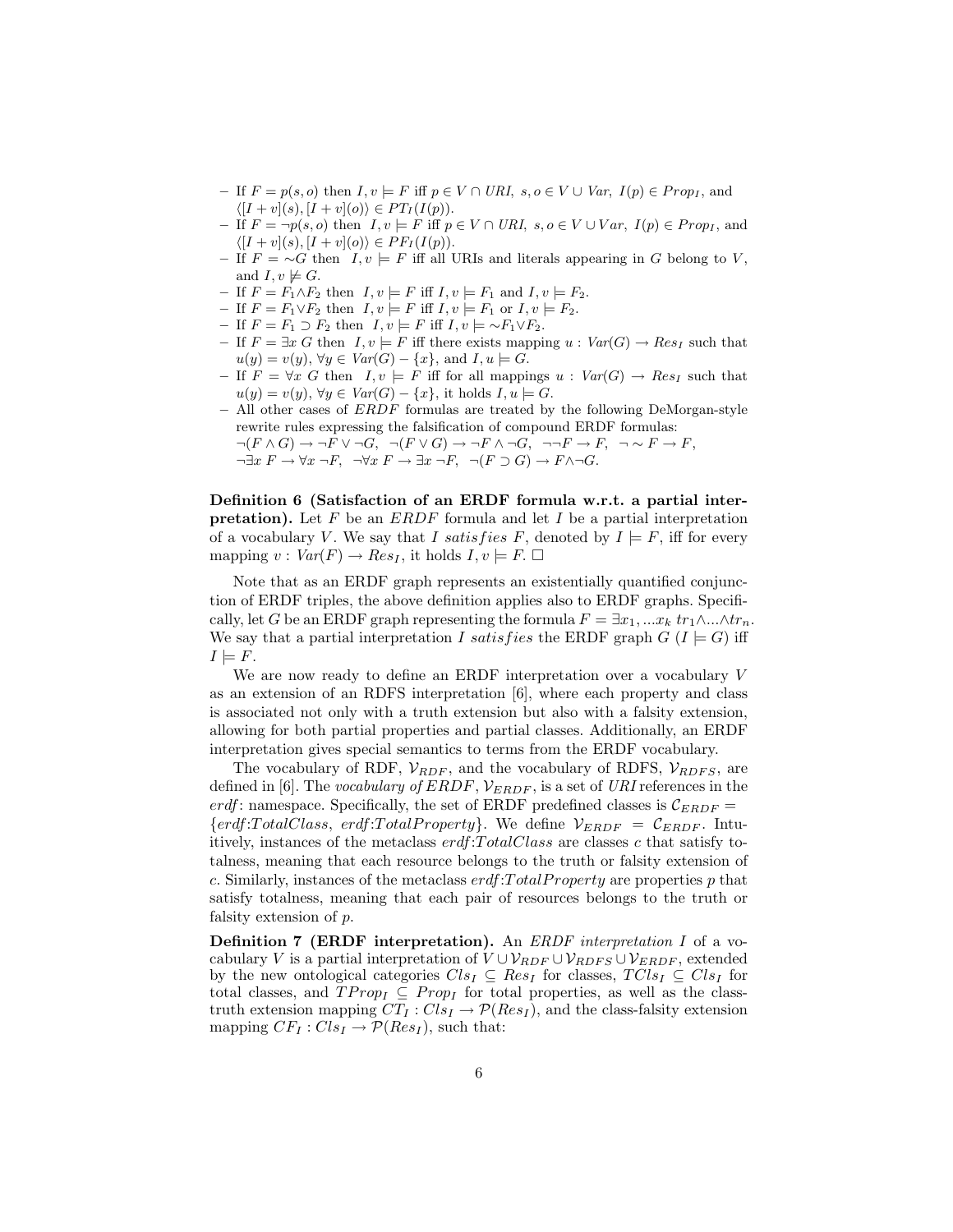- 1.  $x \in CT_I(y)$  iff  $\langle x, y \rangle \in PT_I(I(rdf:type)),$  and  $x \in CF_I(y)$  iff  $\langle x, y \rangle \in PF_I(I(rdf:type)).$
- 2. The ontological categories are defined as follows:  $Prop_I = CT_I(I(rdf:Property))$   $Cls_I = CT_I(I(rdfs:Class))$  $Res_I = CT_I(I(rdfs:Resource))$   $LV_I = CT_I(I(rdfs:Literal))$  $TCls_I = CT_I(I(erdf:TotalClass))$   $TProp_I = CT_I(I(erdf:TotalProperty)).$
- 3. if  $\langle x, y \rangle \in PT_I(I(rdfs:domain))$  and  $\langle z, w \rangle \in PT_I(x)$  then  $z \in CT_I(y)$ .
- 4. If  $\langle x, y \rangle \in PT_I(I(rdfs:range))$  and  $\langle z, w \rangle \in PT_I(x)$  then  $w \in CT_I(y)$ .
- 5. If  $x \in Cls_I$  then  $\langle x, I(rdfs:Resource)\rangle \in PT_I(I(rdfs:subclassOf))$ .
- 6. If  $\langle x, y \rangle \in PT_I(I(rdfssubClassOf))$  then  $x, y \in Cls_I$ ,  $CT_I(x) \subseteq CT_I(y)$ , and  $CF_I(y) \subseteq CF_I(x)$ .
- 7.  $PT_I(I(rdfssubClassOf))$  is a reflexive and transitive relation on  $Cls_I$ .
- 8. If  $\langle x, y \rangle \in PT_I(I(rdfs:subPropertyOf))$  then  $x, y \in Prop_I$ ,  $PT_I(x) \subseteq PT_I(y)$ , and  $PF_I(y) \subseteq PF_I(x)$ .
- 9.  $PT_I(I(rdfs:subPropertyOf))$  is a reflexive and transitive relation on  $Prop_I$ .
- 10. If  $x \in CT_I(I(rdfs:Datatype))$  then  $\langle x, I(rdfs:Literal)\rangle \in PT_I(I(rdfs:subClassOf))$ .
- 11. If  $x \in TCls_I$  then  $CT_I(x) \cup CF_I(x) = Res_I$ .
- 12. If  $x \in TProp_I$  then  $PT_I(x) \cup PF_I(x) = Res_I \times Res_I$ .
- 13. If "s"<sup> $\gamma$ </sup>rdf:XMLLiteral  $\in V$  and s is a well-typed XML literal string, then  $IL_I("s"~\hat{r}dt: XMLliteral)$  is the XML value of s,
	- $IL_I("s"~\hat{f}: XMLLiteral) \in LV_I$ , and
	- $IL_I("s"~\hat{r}~df: XMLLiteral) \in CT_I(I(rdf:XMLLiteral)).$
- 14. If "s"^rdf: $XMLLiteral \in V$  and s is an ill-typed XML literal string then  $IL_I("s"~\hat{ } rdf : XMLLiteral) \in Res_I - LV_I$ , and  $IL_I("s"~\hat{r}dt: XMLliteral) \in CF_I(I(rdfs:Literal)).$
- 15. I satisfies the RDF and RDFS axiomatic triples  $[6]$ , as well as the ERDF axiomatic triples:
	- rdfs:subClassOf(erdf:T otalClass, rdfs:Class).

 $rdfs:subClassOf(erdf:Total Property, rdf:Property).$ 

Note that the semantic conditions of ERDF interpretations may impose constraints to both the truth and falsity extensions of properties and classes.

Definition 8 (Coherent ERDF interpretation). An ERDF interpretation I of a vocabulary V is coherent iff for all  $x \in Prop_I$ ,  $PT_I(x) \cap PF_I(x) = \emptyset$ .

Coherent ERDF interpretations enforce the constraint that a pair of resources cannot belong to both the truth and falsity extensions of a property. Since rdf:type is a property, this constraint also implies that a resource cannot belong to both the truth and falsity extensions of a class.

In the rest of the document, we consider only coherent ERDF interpretations. This means that referring to an "ERDF interpretation", we implicitly mean a "coherent" one.

According to RDFS semantics, the only source of RDFS-inconsistency is the appearance of an ill-typed XML literal in the RDF graph (possibly causing an XML clash, for details see [6]). An ERDF graph can be ERDF-inconsistent<sup>6</sup>, not only due to the appearance of an ill-typed XML literal in the ERDF graph, but also due to the additional semantic condition for coherent ERDF interpretations.

 $^6$  Meaning that there is no (coherent) ERDF interpretation that satisfies the ERDF graph.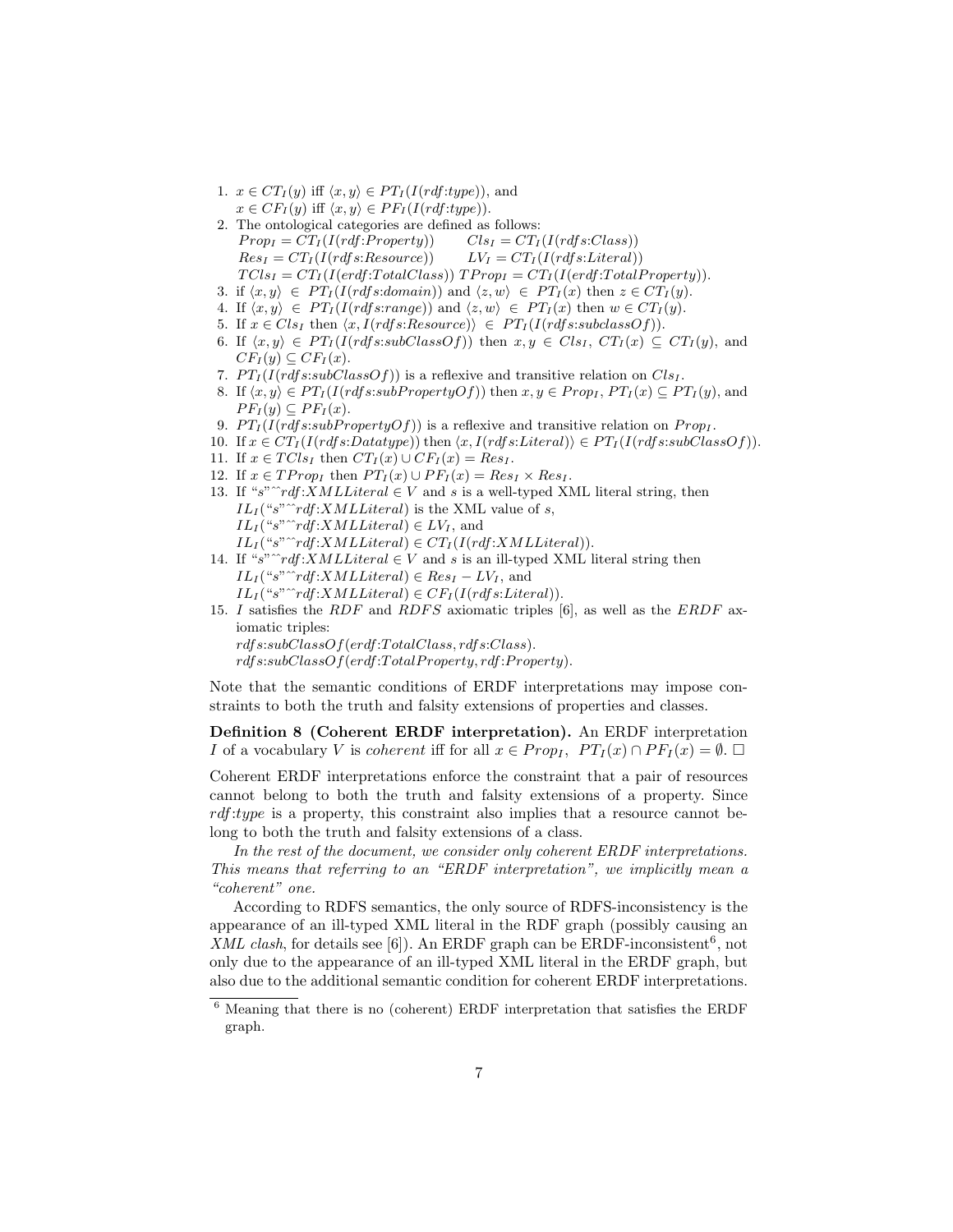For example, let  $p, q, s, o \in URI$  and let  $G = \{p(s, o), rdfs:subPropertyOf(p,$ q),  $\neg q(s, o)$ . Then, G is ERDF-inconsistent, since there is no (coherent) ERDF interpretation that satisfies G.

The following proposition shows that for total properties and total classes of (coherent) ERDF interpretations, weak negation and strong negation coincide (boolean truth values).

**Proposition 1.** Let  $I$  be an ERDF interpretation of a vocabulary  $V$  and let  $V' = V \cup \mathcal{V}_{RDF} \cup \mathcal{V}_{RDFS} \cup \mathcal{V}_{ERDF}$ . Then,

- 1. For all  $p, s, o \in V'$ , such that  $I(p) \in TProp_I$ , it holds:  $I \models \sim p(s, o)$  iff  $I \models \neg p(s, o)$  (equivalently,  $I \models p(s, o) \vee \neg p(s, o)$ ).
- 2. For all  $x, c \in V'$  such that  $I(c) \in TCls_I$ , it holds:  $I \models \sim rdf: type(x, c) \text{ iff } I \models \neg rdf: type(x, c)$ (equivalently,  $I \models rdf: type(x, c) \vee \neg rdf: type(x, c)$ ).

Definition 9 (Classical ERDF interpretation). A (coherent) ERDF interpretation I of a vocabulary V is classical iff for all  $x \in Prop_I$ ,  $PT_I(x) \cup$  $PF_I(x) = Res_I \times Res_I$ .

A classical ERDF interpretation is close to an interpretation of classical logic, since for every formula  $F$ , weak and strong negation coincide.

**Proposition 2.** Let  $I$  be an ERDF interpretation of a vocabulary  $V$  and let  $V' = V \cup \mathcal{V}_{RDF} \cup \mathcal{V}_{RDFS} \cup \mathcal{V}_{ERDF}$ . Then,

- 1. If  $TProp_I = Prop_I$  then I is a classical ERDF interpretation.
- 2. If  $I$  is a classical ERDF interpretation and  $F$  is an ERDF formula over  $V'$ such that  $I(p) \in Prop_I$ , for every property p in F, then it holds:  $I \models \neg F$  iff  $I \models \neg F$  (equivalently,  $I \models F \vee \neg F$ ).

The following definition defines ERDF entailment between two ERDF formulas.

**Definition 10 (ERDF Entailment).** Let  $F, F'$  be ERDF formulas. We say that F ERDF-entails  $F'(F \models^{ERDF} F')$  iff for every ERDF interpretation I, if  $I \models F$  then  $I \models F'$ .  $\Box$ 

For example, let  $F = \forall?x \exists?y (rdf:type(?x, ex:Person) \supset ex:hasFather(?x,?y))$  $\wedge$  rdf:type(ex:John, ex:Person), and let  $F' = \exists?y \; ex: hasFather(ex:John, ?y)$  $\wedge$  rdf:type(ex:hasFather, rdf:Property). Then  $F \models^{ERDF} F'.$ 

The following proposition shows that an RDF graph is RDFS satisfiable iff it is ERDF satisfiable.

**Proposition 3.** Let G be an RDF graph such that  $V_G \cap V_{EBDF} = \emptyset$ . Then, there is an RDFS interpretation that satisfies  $G$  iff there is an ERDF interpretation that satisfies G.

The following proposition shows that ERDF entailment extends RDFS entailment from RDF graphs to ERDF formulas.

**Proposition 4.** Let G, G' be RDF graphs such that  $V_G \cap V_{ERDF} = \emptyset$  and  $V_{G'} \cap \mathcal{V}_{ERDF} = \emptyset$ . Then,  $G \models^{RDFS} G'$  iff  $G \models^{ERDF} G'$ .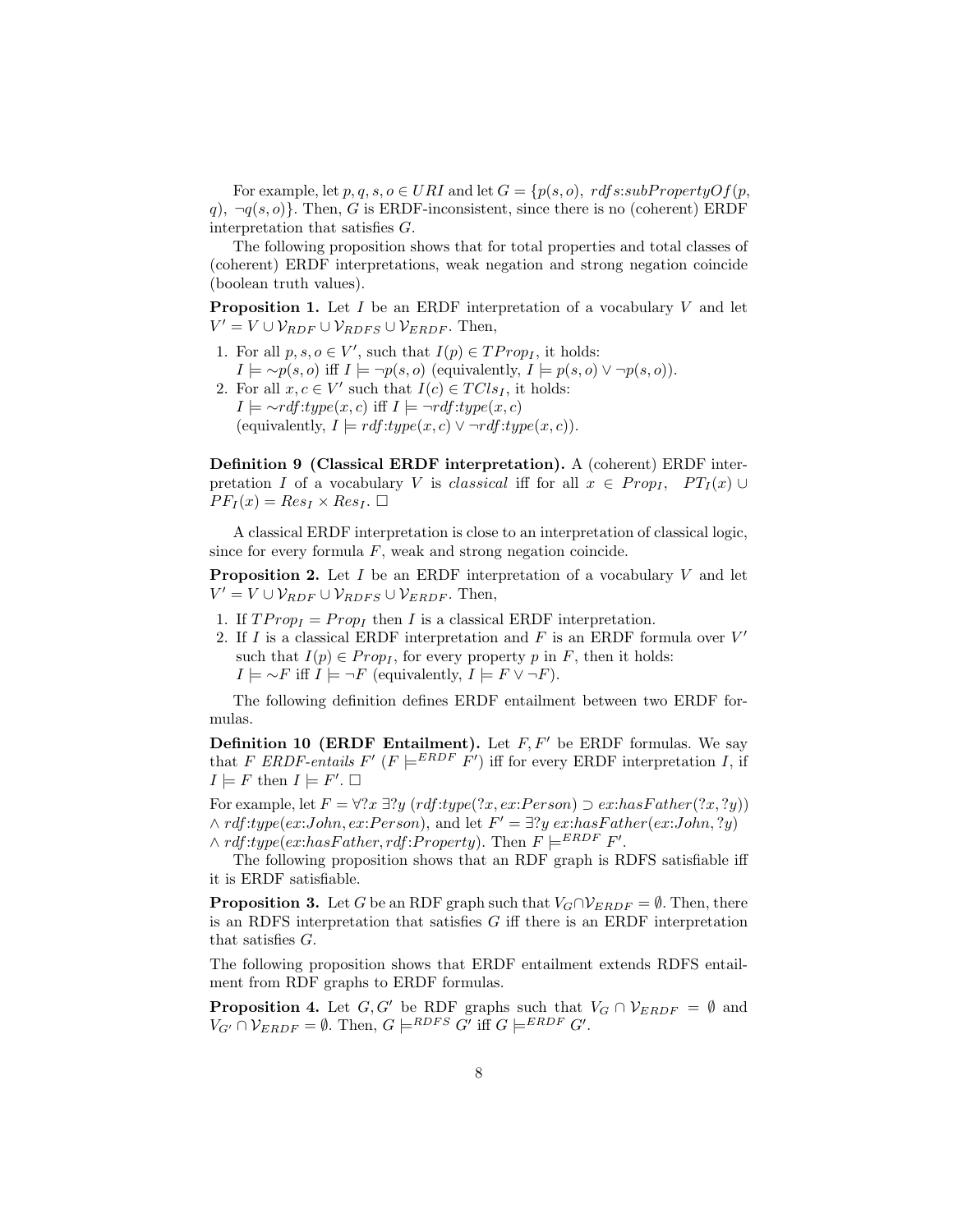## 4 ERDF Ontologies

In this section, we define an ERDF ontology as a pair of an ERDF graph G and a set P of ERDF rules. ERDF rules should be considered as derivation rules that allow us to infer more ontological information based on the declarations in G. Moreover, we define the Herbrand interpretations and the Herbrand models of an ERDF ontology.

Definition 11 (ERDF rule, ERDF program). An *ERDF rule r* over a vocabulary V is an expression of the form:  $G \leftarrow F$ , where  $F \in L(V)$  is called condition and  $G \in L(V|\{\neg\})$  is called *conclusion*. We assume that no bound variable in  $F$  appears free in  $G$ . We denote the set of variables and the set of free variables of r by  $Var(r)$  and  $FVar(r)^7$ , respectively. Additionally, we write  $Cond(r) = F$  and  $Concl(r) = G$ .

An *ERDF program*  $P$  is a set of ERDF rules over some vocabulary  $V$ . We denote the set of URI references and literals appearing in P by  $V_P$ .  $\Box$ 

Definition 12 (ERDF ontology). An ERDF ontology (or knowledge base) is a pair  $O = \langle G, P \rangle$ , where G is an ERDF graph and P is an ERDF program.  $\Box$ 

The following definition defines the models of an ERDF ontology.

Definition 13 (Satisfaction of an ERDF rule and an ERDF ontology). Let  $I$  be an ERDF interpretation of a vocabulary  $V$ .

- We say that I satisfies an ERDF rule r, denoted by  $I \models r$ , iff it holds: If there is a mapping  $v : Var(r) \rightarrow Res_I$  such that  $I, v \models Cond(r)$  then  $I, v \models Concl(r).$
- We say that I satisfies an ERDF ontology  $O = \langle G, P \rangle$  (also, I is a model of O), denoted by  $I \models O$ , iff  $I \models G$  and  $I \models r, \forall r \in P$ .

**Definition 14 (Skolemization of an ERDF graph).** Let  $G$  be an ERDF graph. The *skolemization function* of G is an 1:1 mapping  $sk_G : Var(G) \rightarrow URI$ , where for each  $x \in Var(G)$ ,  $sk_G(x)$  is an artificial URI denoted by  $G:x$ . The set  $sk_G(Var(G))$  is called the *Skolem vocabulary* of G.

The *skolemization* of G, denoted by  $sk(G)$ , is the ground ERDF graph derived from G after replacing each variable  $x \in Var(G)$  by  $sk_G(x)$ .  $\Box$ 

Intuitively, the Skolem vocabulary of G (that is,  $sk_G(Var(G))$ ) contains artificial URIs giving "arbitrary" names to the anonymous entities whose existence was asserted by the use of blank nodes in G.

**Proposition 5.** Let  $G$  be an ERDF graph and let  $I$  be an ERDF interpretation. Then,  $I \models sk(G)$  implies  $I \models G$ .

**Definition 15 (Vocabulary of an ERDF ontology).** Let  $O = \langle G, P \rangle$  be an ERDF ontology. The *vocabulary* of O is defined as  $V_O = V_{sk(G)} \cup V_P \cup V_{RDF} \cup V_{RDF}$  $\mathcal{V}_{RDFS} \cup \mathcal{V}_{ERDF}.$ 

 $\overline{Y}$   $FVar(r) = FVar(F) \cup FVar(G)$ .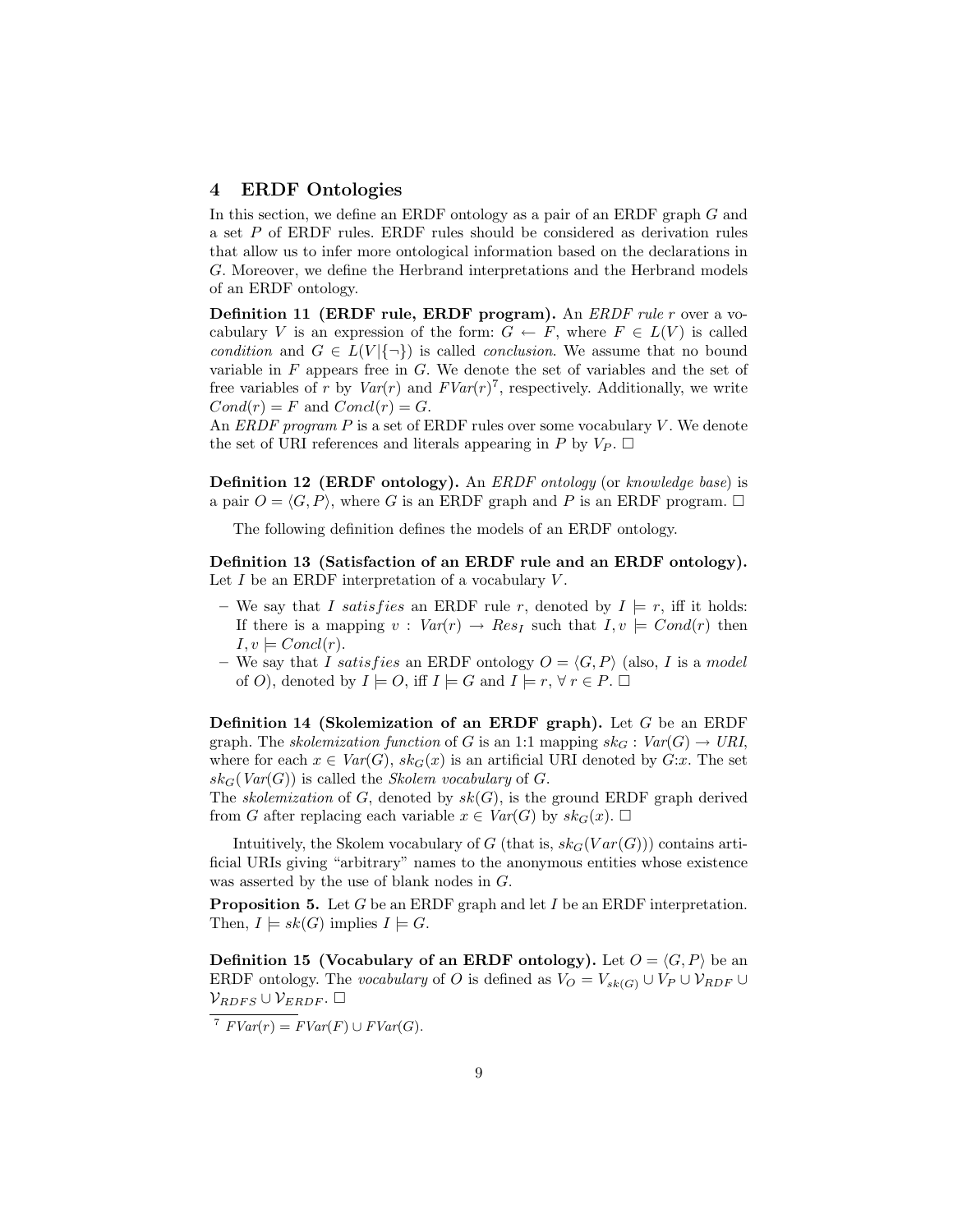Let  $O = \langle G, P \rangle$  be an ERDF ontology. We denote by  $Res^H_O$  the union of  $V_O$  and the set of XML values of the well-typed XML literals in  $V_O$  minus the well-typed XML literals.

Definition 16 (Herbrand interpretation, Herbrand model of an ERDF ontology). Let  $O = \langle G, P \rangle$  be an ERDF ontology and let I be an ERDF interpretation of  $V_O$ . I is a *Herbrand interpretation* of O iff:

- $Res_I = Res_O^H$ .
- $-I_V(x) = x$ , for all  $x \in V_O \cap URI$ .
- $-IL_I(x) = x$ , if x is a typed literal in  $V_O$  other than a well-typed XML literal, and  $IL_I(x)$  is the XML value of x, if x is a well-typed XML literal in  $V_O$ .

We denote the set of Herbrand interpretations of O by  $\mathcal{I}^H(O)$ . A Herbrand interpretation I of O is a Herbrand model of O iff  $I \models \langle sk(G), P \rangle$ . We denote the set of Herbrand models of O by  $\mathcal{M}^H(O)$ .  $\square$ 

Obviously, every Herbrand model of an ERDF ontology O is a model of O.

## 5 Minimal Herbrand Interpretations and Stable Models

In the previous section, we defined the Herbrand models of an ERDF ontology O. However, not all Herbrand models of O are desirable. In this section, we define the intended models of  $O$ , called *stable models* of  $O$ , based on minimal Herbrand interpretations. In particular, defining the stable models of  $O$ , only the minimal interpretations from a set of Herbrand interpretations that satisfy certain criteria are considered.

For example, let  $p, s, o \in \text{URI}$ , let  $G = \{p(s, o)\}\$ and let  $O = \langle G, \emptyset \rangle$ , Then, there is a Herbrand model I of O such that  $I \models p(o, s)$ , whereas we want ~p(o, s) to be satisfied by all intended models of  $O$ , as  $p$  is not a total property<sup>8</sup> and  $p(o, s)$  cannot be derived from O (negation-as-failure).

To define the minimal Herbrand interpretations of an ERDF ontology  $O$ , we need to define a partial ordering on the Herbrand interpretations of O.

**Definition 17 (Herbrand interpretation ordering).** Let  $O = \langle G, P \rangle$  be an ERDF ontology. Let  $I, J \in \mathcal{I}^H(O)$ . We say that J extends I, denoted by  $I \leq J$ (or  $J \geq I$ ), iff  $Prop_I \subseteq Prop_J$ , and for all  $p \in Prop_I$ , it holds  $PT_I(p) \subseteq PT_J(p)$ and  $PF_I(p) \subseteq PF_J(p)$ .  $\square$ 

The intuition behind Definition 17 is that by extending a Herbrand interpretation, we extend both the truth and falsity extension for all properties, and thus (since rdf:type is a property), for all classes.

Definition 18 (Minimal Herbrand Interpretations). Let O be an ERDF ontology and let  $\mathcal{I} \subset \mathcal{I}^H(O)$ . We define  $minimal(\mathcal{I}) = \{I \in \mathcal{I} \mid \exists J \in \mathcal{I} : J \neq I\}$ and  $J \leq I$ .  $\Box$ 

Let  $I, J \in \mathcal{I}^H(O)$ , we define  $[I, J]_O = \{I' \in \mathcal{I}^H(O), I \leq I' \leq J\}$ . Additionally, we define the *minimal Herbrand models* of O, as  $\mathcal{M}^{min}(O) = minimal(\mathcal{M}^{H}(O)).$ 

<sup>8</sup> On total properties and classes, the open-world assumption applies.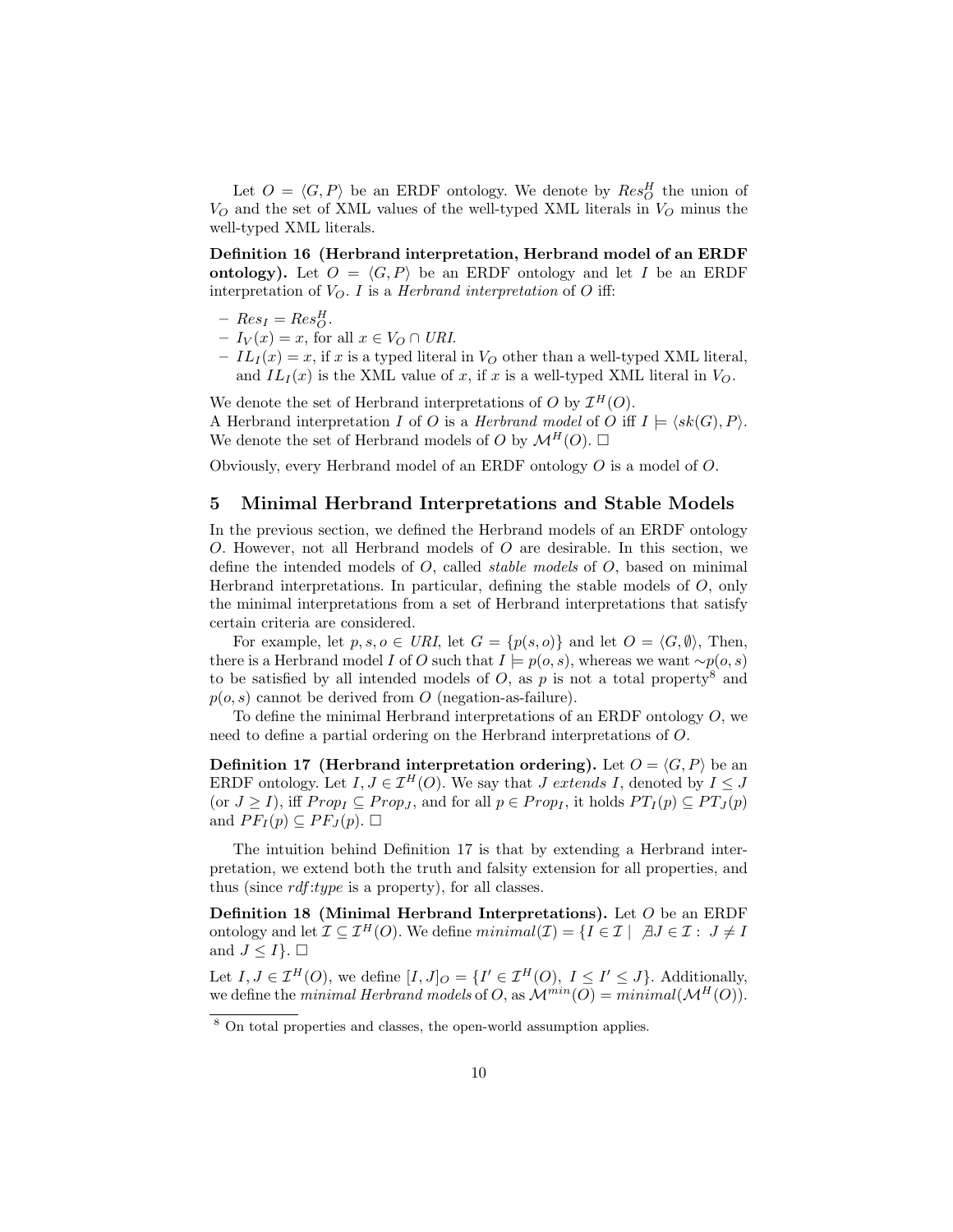However minimal Herbrand models do not give the intended semantics to all ERDF rules. This is because ERDF rules are derivation and not implication rules. Derivation rules are often identified with implications. For nonmonotonic rules (e.g. with negation-as-failure), this is no longer the case.

To define the intended (stable) models of an ERDF ontology, we need first to define grounding of ERDF rules.

**Definition 19 (Grounding of an ERDF program).** Let  $V$  be a vocabulary and r be an ERDF rule. We denote by  $[r]_V$  the set of rules that result from r if we replace each variable  $x \in FVar(r)$  by  $v(x)$ , for all mappings  $v : FVar(r) \to V$ . Let P be an ERDF program. We define  $[P]_V = \bigcup_{r \in P} [r]_V$ .  $\Box$ 

Below, we define the stable models of an ERDF ontology based on the coherent stable models of partial logic [7] (which, on extended logic programs, are equivalent [7] to Answer Sets [5]).

**Definition 20 (Stable model).** Let  $O = \langle G, P \rangle$  be an ERDF ontology and let  $M \in \mathcal{I}^H(O)$ . We say that M is a *stable model* of O iff there is a chain of Herbrand interpretations of  $O, I_0 \leq ... \leq I_k$  such that  $I_{k-1} = I_k = M$  and:

- 1.  $I_0 \in minimal({I \in \mathcal{I}^H(O) \mid I \models sk(G)})$ .
- 2. For  $0 < \alpha \leq k$ :  $I_{\alpha} \in \text{minimal}\{I \in \mathcal{I}^H(O) \mid I \geq I_{\alpha-1} \text{ and } I \models \text{Cond}(r), \text{ for all } r \in I_{\alpha-1} \}$  $P_{[I_{\alpha-1},M]}\},$  where  $P_{[I_{\alpha-1},M]} = \{r \in [P]_{V_O} | I \models Cond(r), \ \forall I \in [I_{\alpha-1},M]_{O}\}.$

The set of stable models of O is denoted by  $\mathcal{M}^{st}(O)$ .  $\square$ 

The following proposition shows that a stable model of an ERDF ontology  $O$  is a Herbrand model of O.

**Proposition 6.** Let  $O = \langle G, P \rangle$  be an ERDF ontology and let  $M \in \mathcal{M}^{st}(O)$ . It holds  $M \in \mathcal{M}^H(O)$ .

On the other hand, if all properties are total, a Herbrand model  $M$  of an ERDF ontology  $O = \langle G, P \rangle$  is a stable model of O. This is because, in this case  $M \in \text{minimal}(\lbrace I \in \mathcal{I}^H(O) \mid I \models sk(G) \rbrace)$  and  $M \in \text{minimal}(\lbrace I \in \mathcal{I}^H(O) \mid I \geq \mathcal{I}^H(O) \mid I \geq \mathcal{I}^H(O) \mid I \geq \mathcal{I}^H(O) \mid I \geq \mathcal{I}^H(O) \mid I \geq \mathcal{I}^H(O) \mid I \geq \mathcal{I}^H(O) \mid I \geq \mathcal{I}^H(O) \mid I \geq \mathcal{I}^H(O) \mid I \geq \mathcal{I}^H(O) \mid I \geq \mathcal{I}$ M and  $I \models Concl(r)$ , for all  $r \in P_{[M,M]}$ .

**Proposition 7.** Let  $O = \langle G, P \rangle$  be an ERDF ontology, such that  $rdfs: subclass(rdf:Property, erdf:TotalProperty) \in G$ . Then,  $\mathcal{M}^{st}(O) = \mathcal{M}^{H}(O)$ .

From Proposition 2, it follows that if  $rdfs$ : $subclass(rdf:Property,$  $erdf:TotalProperty$ ) ∈ G then each  $M \in \mathcal{M}^{H}(O)$  is a classical ERDF interpretation. Therefore, the above proposition shows that classical (boolean) Herbrand model reasoning on ERDF ontologies is a special case of stable model reasoning.

Similarly to [5, 8, 7], stable models do not preserve Herbrand model satisfiability. For example, let  $O = \langle \emptyset, P \rangle$ , where  $P = \{p(s, o) \leftarrow \sim p(s, o)\}\$ , and  $p, s, o \in URI$ . Then,  $\mathcal{M}^{st}(O) = \emptyset$ , whereas there is a Herbrand model of O that satisfies  $p(s, o)$ .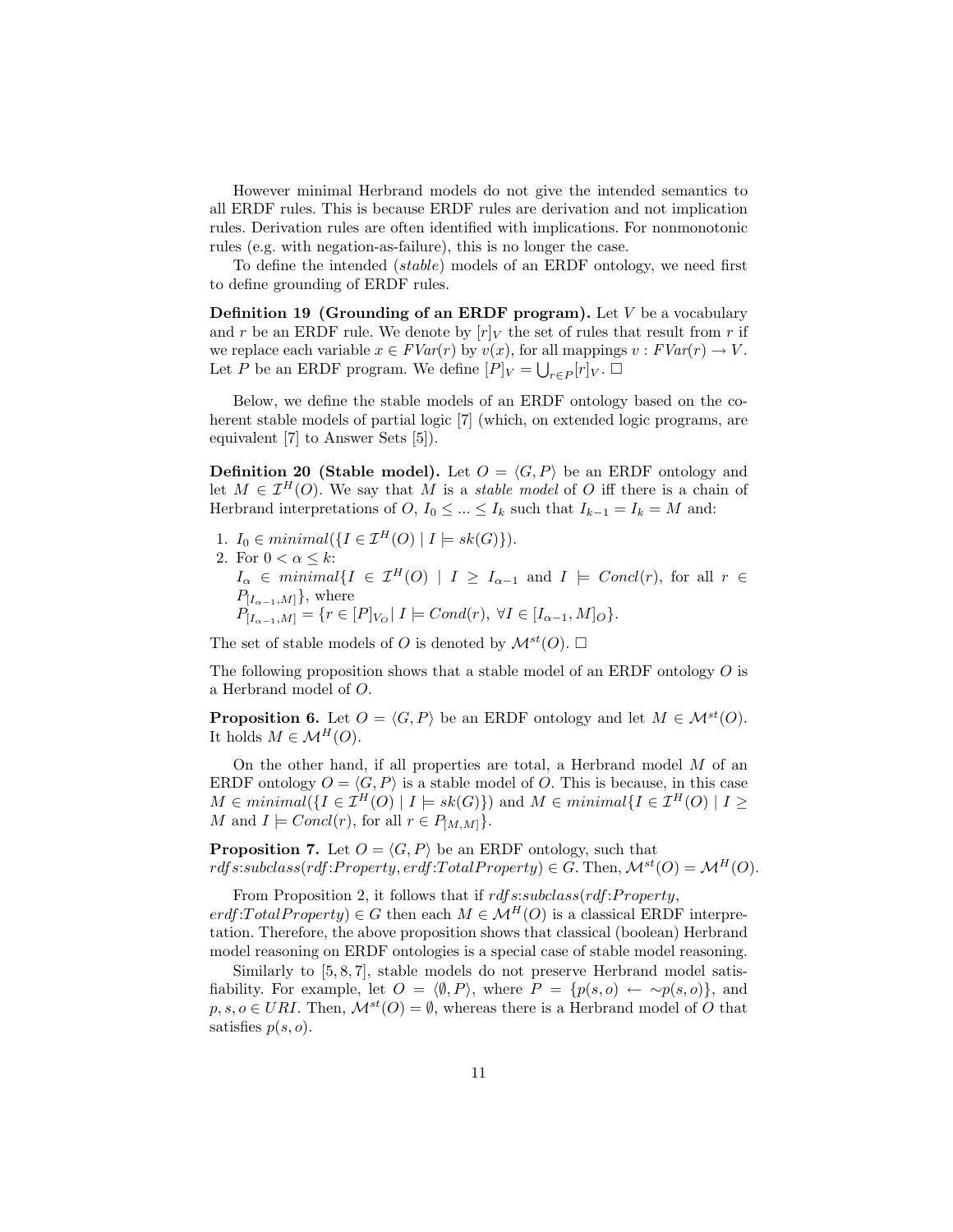**Definition 21 (Stable model entailment).** Let  $O = \langle G, P \rangle$  be an ERDF ontology and let  $F$  be an ERDF formula. We say that  $O$  entails  $F$  under the (ERDF) stable model semantics, denoted by  $O \models^{st} F$  iff for all  $M \in \mathcal{M}^{st}(O)$ ,  $M \models F. \Box$ 

For example, let  $O = \langle \emptyset, P \rangle$ , where  $P = \{p(s, o) \leftarrow \neg q(s, o)\}\$ and  $p, q, s, o \in$ URI. Then,  $O \models^{st} \sim q(s, o) \land p(s, o)$ . Let  $O = \langle G, P \rangle$ , where

 $G = \{rdfs: subclass(rdf:Property, erdf:TotalProperty)\}\$ and P is as in the previous example. Then,  $O \models^{st} q(s, o) \lor p(s, o)$ , but  $O \not\models^{st} \sim q(s, o)$  and  $O \not\models^{st} p(s, o)$ . This is the desirable result, since q is a total property, and thus in contrast to the previous example, an open-world assumption is made for  $q$ . As another example, let  $p, s, o \in \text{URI}$ , let  $G = \{p(s, o)\}\$ , and let  $P = \{\neg p(?x, ?y) \leftarrow$  $~\sim p(?x, ?y)$ . Then,  $\langle G, P \rangle \models^{st} ~\sim p(o, s) \land \neg p(o, s)$  (note that P contains a CWA on p). Let  $G = \{ rdf : type(p, erdf:TotalProperty), p(s, o) \}$  and let P be as in the previous example. Then,  $\langle G, P \rangle \models^{st} \forall?x \forall?y \ (p(?x, ?y) \lor \neg p(?x, ?y))$  (see Proposition 1), but  $\langle G, P \rangle \not\models^{st} \sim p(o, s)$  and  $\langle G, P \rangle \not\models^{st} \neg p(o, s)$ . Indeed, the CWA in  $P$  does not affect the semantics of  $p$ , since  $p$  is a total property.

Let us now see a more involved example<sup>9</sup>. Consider the following ERDF program P, specifying some rules for concluding that a country is not a member state of the European Union (EU).

 $(r_1) \quad \neg rdf: type(?x, EUMember) \leftarrow rdf: type(?x, AmericanCountry).$  $(r_2) \qquad \neg rdf: type(?x, EUMember) \leftarrow rdf: type(?x, EuropeanCountry),$  $~\sim$ rdf:type(?x, EUMember).

A rather incomplete ERDF ontology  $O = \langle G, P \rangle$  is obtained by including the following information in the ERDF graph  $G$ :

| $\neg rdf: type(Russia, EUMember).$ | rdf: type(Canada, AmericanCountry).  |
|-------------------------------------|--------------------------------------|
| rdf: type(Austria, EUMember).       | rdf: type (Italy, European Country). |
| rdf: type(?x, EuropeanCountry).     | $\neg rdf: type(?x, EUMember).$      |

Using stable model entailment on  $O$ , it can be concluded that Austria is a member of EU, that Russia and Canada are not members of EU, and that it exists a European Country which is not a member of EU. However, it is also concluded that Italy is not a member of EU, which is a wrong statement. This is because G does not contain complete information of the European countries that are EU members (e.g., it does not contain  $\textit{rdf:type}(Italy, EUMember)$ ). Thus, incorrect information is obtained by the closed-world assumption expressed in rule  $r_2$ . In the case that  $\textit{rdf:type}(EUMember, \textit{erdf:TotalClass})$  is added to  $G$  (that is, an open-world assumption is made for the class  $EUMember$ ) then  $\sim rdf: type(Italy, EUMember)$  and thus,  $\neg rdf: type(Italy, EUMember)$  are not longer entailed. This is because, there is a stable model of the extended O that satisfies rdf:type(Italy, EUMember). Moreover, if complete information for all European countries that are members of  $E\text{U}$  is included in  $G$  then the stable

 $9$  For simplicity, the example namespace  $ex:$  is ignored.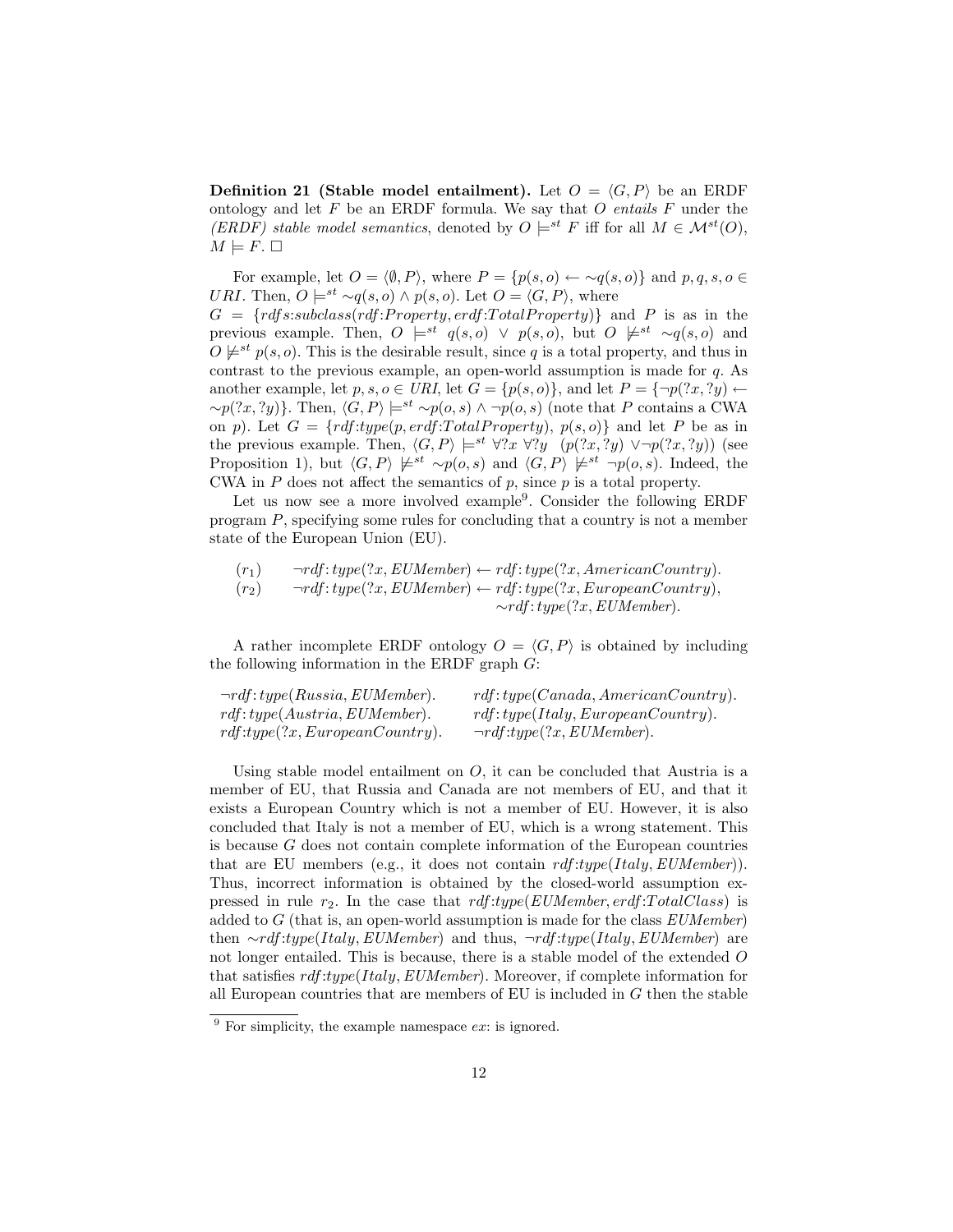model conclusions of O will also be correct (the closed-world assumption will be correctly applied). Note that, in this case G will include  $\textit{rdf:type}(Italy, EUMember)$ .

The following proposition shows that stable model entailment extends RDFS entailment from RDF graphs to ERDF ontologies.

**Proposition 8.** Let  $G, G'$  be RDF graphs such that  $V_G \cap \mathcal{V}_{ERDF} = \emptyset$ ,  $V_{G'} \cap \mathcal{V}_{ERDF}$  $\mathcal{V}_{ERDF} = \emptyset$ , and  $V_{G'} \cap sk_G(Var(G)) = \emptyset$ . It holds:  $G \models^{RDFS} G'$  iff  $\lt G, \emptyset \gt \models^{st}$  $G^{\prime}$ .

Below we define the stable answers of a query  $F$  w.r.t. an ERDF ontology.

**Definition 22 (Stable answers).** Let  $O = \langle G, P \rangle$  be an ERDF ontology. A query  $F$  is an ERDF formula. The *(ERDF)* stable answers of  $F$  w.r.t.  $O$  are defined as follows:  $Ans_0^{st}(F) = \{v : FVar(F) \to V_O \mid \forall M \in \mathcal{M}^{st}(O) : M \models$  $v(F)$ , where  $v(F)$  is the formula F after replacing all the free variables x in F by  $v(x)$ .  $\square$ 

An ERDF ontology  $O = \langle G, P \rangle$  is called *simple* if each rule in P has the form  $L_0 \leftarrow L_1, ..., L_k, \sim L_{k+1}, ..., \sim L_n$ , where each  $L_i$  is an ERDF triple (positive or negative). The following proposition shows that the stable answers of a query  $F$  w.r.t. a simple ERDF ontology can be computed through Answer Set Programming [5] on an extended logic program (ELP).

**Proposition 9.** Let  $O = \langle G, P \rangle$  be a simple ERDF ontology and let F be an ERDF formula. We can define an extended logic program  $\Pi_{\mathcal{O}}$  and a corresponding formula  $F'$  such that: The answers of  $F'$  according to the answer set semantics [5] of  $\Pi_O$  coincide with  $Ans^{st}_{O}(F)$ .

Intuitively,  $\Pi_O$  is generated as follows: (i) each  $[\sim] \neg p(s, o) \in L(V_O | {\sim} \neg {\sim})$ is represented by  $\lceil \sim \rceil Holds(s, p, o)$ , where Holds is a conventional predicate name and p becomes a term, (ii)  $sk(G)$  is represented as a set of facts, and (iii) semantics implicit in the definition of an ERDF interpretation is represented as rules.  $\Pi_{\mathcal{O}}$  is the union of the rules generated in (ii-iii).

#### 6 Related Work

In this section, we briefly review extensions of web ontology languages with rules.

TRIPLE [15] is a rule language for the Semantic Web supporting RDF and a subset of OWL Lite [13]. It is based on F-Logic [11]. Part of the semantics of the RDF(S) vocabulary is represented in the form of pre-defined rules and not as semantic conditions on interpretations. TRIPLE includes a form of negationas-failure under the well-founded semantics [4]. Strong negation is not used.

Flora-2 [20] is a rule-based object-oriented knowledge base system for reasoning with semantic information on the Web. It is based on F-logic [11] and supports metaprogramming, nonmonotonic multiple inheritance, logical database updates, encapsulation, dynamic modules, and two kinds of weak negation (specifically, Prolog negation and well-founded negation [4]). In Flora-2, anonymous resources are handled through skolemization (similarly to our theory).

Notation 3 (N3) provides a more human readable syntax for RDF and also extends RDF by adding numerous pre-defined constructs ("built-ins") for being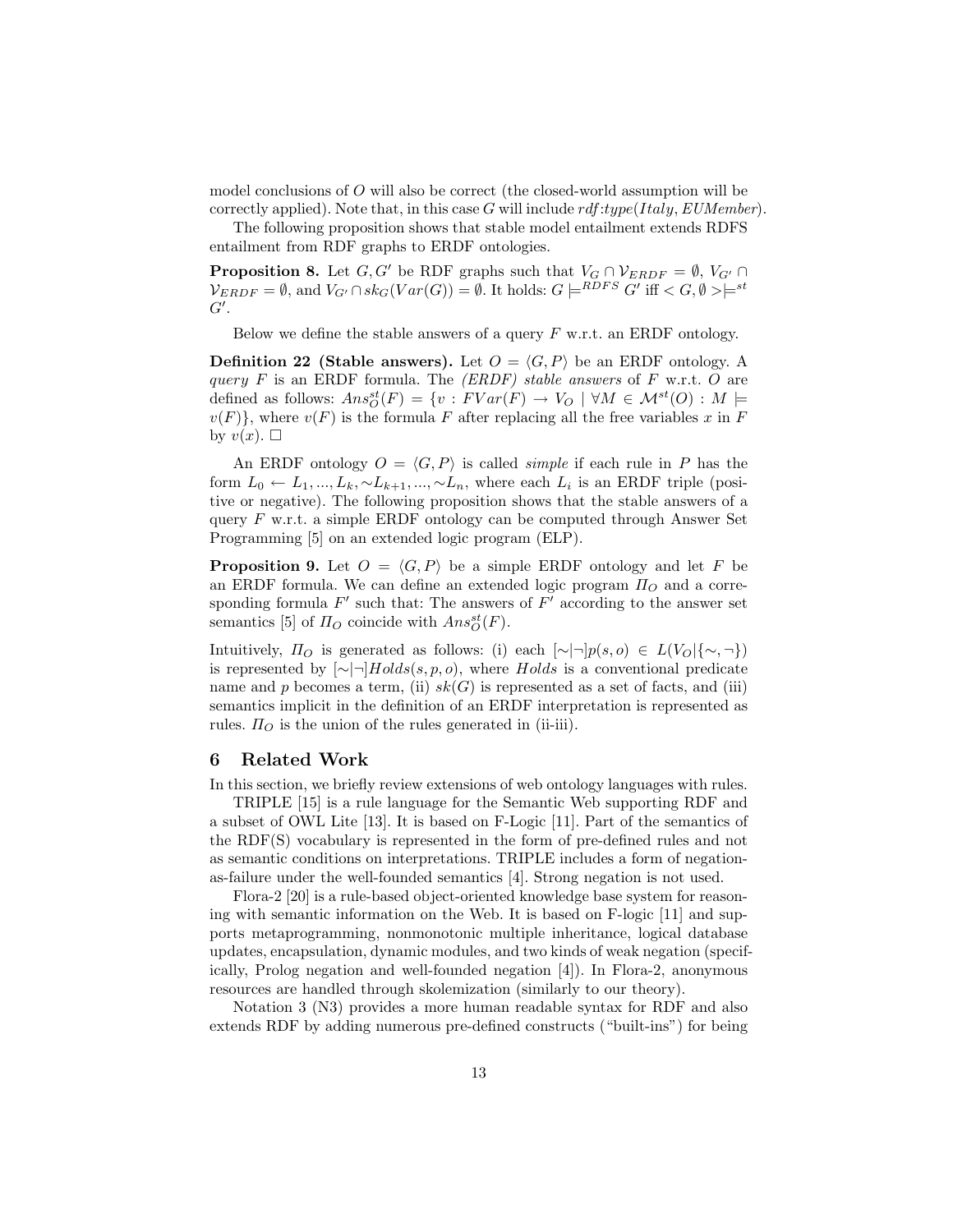able to express rules conveniently (see [17]). Remarkably, N3 contains a builtin (log:definitiveDocument) for making restricted completeness asumptions and another built-in (log:notIncludes) for expressing simple negation-as-failure tests. The addition of these constructs was motivated by use cases. However, N3 does not have any direct formal semantics for these constructs, and does not provide strong negation. In an extended version of this paper we will show how these N3 constructs can be mapped to ERDF.

OWL-DL [13] is an ontology representation language for the Semantic Web, that is a syntactic variant of the  $\mathcal{SHOIN}(\mathbf{D})$  description logic and a decidable fragment of first-order logic. However, the need for extending the expressive power of OWL-DL with rules has initiated several studies, including the SWRL (Semantic Web Rule Language) proposal [10]. In [9], it is shown that this extension is in general undecidable. For an overview of (decidable) approaches of combining Description Logics with rules, see [3]. In several of these approaches, entailment on the extended with rules DL is based on first-order logic, that is both the DL component and the logic program are viewed as a set of first-order logic statements. Thus, negation-as-failure, closed-world-assumptions, and nonmonotonic reasoning cannot be supported. In contrast in our work, we support both weak and strong negation, and allow closed-world and open-world reasoning on a selective basis.

### 7 Conclusions

In this paper, we extended RDF graphs to ERDF graphs by allowing negative triples, and then to ERDF ontologies with the inclusion of derivation rules, allowing freely appearance of (meta)properties and (meta)classes in the body and head of the rules, all logical factors  $\sim$ ,  $\neg$ ,  $\forall$ ,  $\exists$ ,  $\supset$ ,  $\wedge$ ,  $\vee$  in the body of the rules, and strong negation  $\neg$  in the head of the rules. Moreover, the RDF(S) vocabulary was extended with the terms  $erdf:TotalProperty$  and  $erdf:TotalClass$ . We have developed the model-theoretic semantics of ERDF ontologies, called ERDF stable model semantics, showing that stable model entailment extends RDFS entailment on RDF graphs. We have shown that classical (boolean) Herbrand model reasoning is a special case of our semantics, when all properties are total. In this case, similarly to classical logic, an open-world assumption is made for all properties and classes. Allowing totalness of properties and classes to be declared on a selective basis and the explicit representation of closed-world assumptions (as derivation rules) enables the combination of open-world and closed-world reasoning in the same framework. For simple ERDF ontologies, our semantics can be computed through Answer Set Programming [5]. Future work concerns the support of datatype maps, including XSD datatypes, and the extension of the ERDF vocabulary to other useful ontological categories possibly in accordance with [16].

### References

1. A. Analyti, G. Antoniou, C. V. Damasio, and G. Wagner. Negation and Negative Information in the W3C Resource Description Framework. Annals of Mathematics, Computing & Teleinformatics  $(AMCT)$ , 1(2):25–34, 2004.